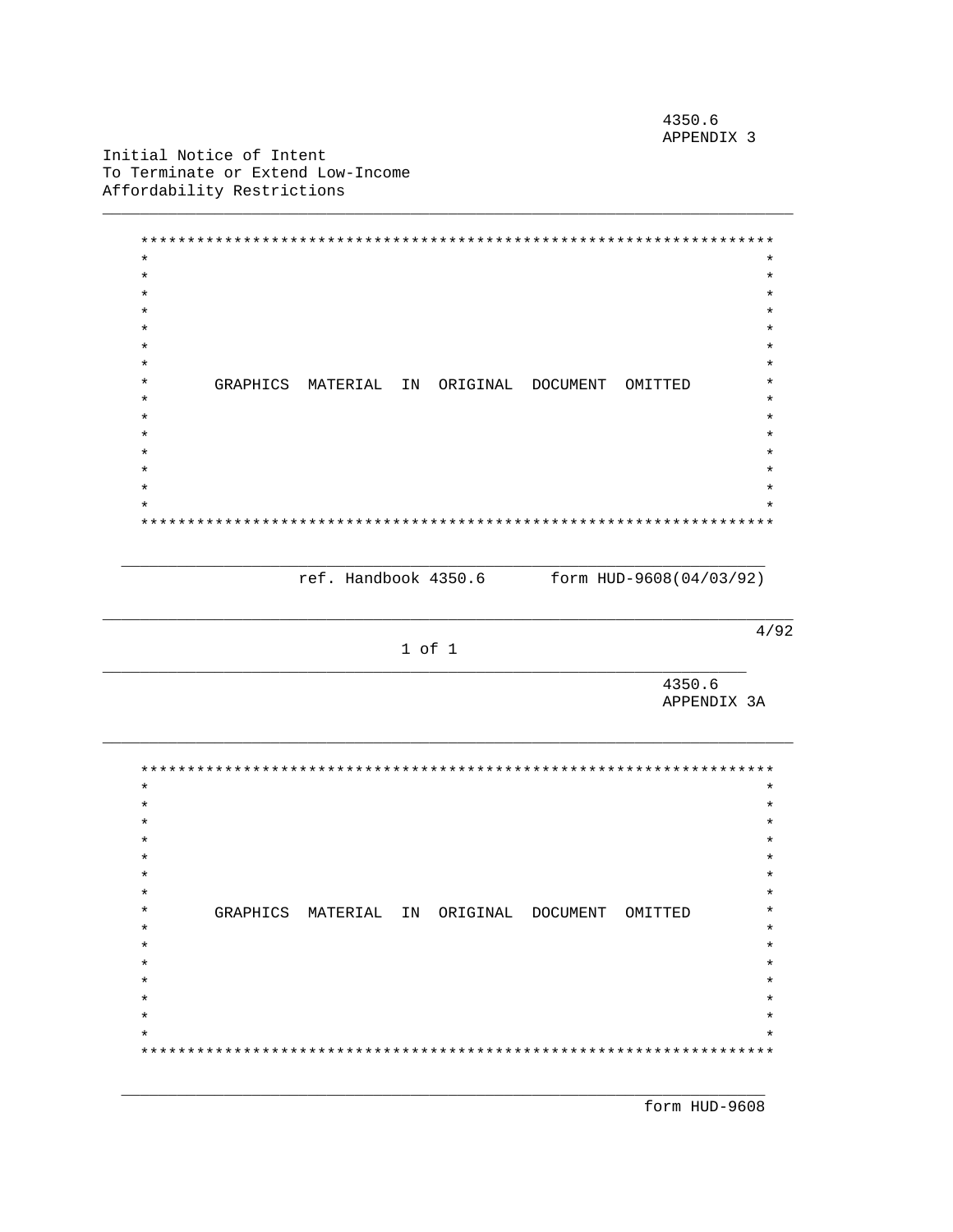1 of 1 \_\_\_\_\_\_\_\_\_\_\_\_\_\_\_\_\_\_\_\_\_\_\_\_\_\_\_\_\_\_\_\_\_\_\_\_\_\_\_\_\_\_\_\_\_\_\_\_\_\_\_\_\_\_\_\_\_\_\_\_\_\_\_\_\_\_\_\_\_

\_\_\_\_\_\_\_\_\_\_\_\_\_\_\_\_\_\_\_\_\_\_\_\_\_\_\_\_\_\_\_\_\_\_\_\_\_\_\_\_\_\_\_\_\_\_\_\_\_\_\_\_\_\_\_\_\_\_\_\_\_\_\_\_\_\_\_\_\_\_\_\_\_\_

4350.6

APPENDIX 3B

instructions for Completing Form HUD-9608

INITIAL NOTICE OF INTENT

- 1. Fill in the submission date of this Notice.
- 2. Check box which appropriately describes owner's intent for the project. Please note that if the third box is checked, HUD has six months to respond with information for Plan of Action submission. If either Extend or Offer to Sell is checked, HUD has 20 days to respond with appraisal instructions. If Extend is checked, owner maintains option to Offer to Sell, if Offer to Sell is checked owner maintains option to Extend.
- 3. Use lines 3a. through f. to provide project information including: Name of borrower entity, FHA Number or State Agency Number, if applicable; official Project Name; complete address; and the date of final endorsement of the insured mortgage.
- 4. List the name of the current mortgagee.
- 5. List the name of the State or Local Agency receiving this Notice of Intent pursuant to Chapter 1, Paragraph 1-10.A.1.
- 6. Owner must certify that the information on this form is accurate and that the form has been submitted to all appropriate parties. This certification must include owner's signature and date, along with the owner's printed or typed name and complete business address. If the owner knows of no tenant representatives, the box indicating this should be checked.

4 /92

1 of 2

\_\_\_\_\_\_\_\_\_\_\_\_\_\_\_\_\_\_\_\_\_\_\_\_\_\_\_\_\_\_\_\_\_\_\_\_\_\_\_\_\_\_\_\_\_\_\_\_\_\_\_\_\_\_\_\_\_\_\_\_\_\_\_\_\_\_\_\_\_

4350. 6

APPENDIX 3B

Reverse side of Form HUD-9608

Complete the name and address of project at the top of the